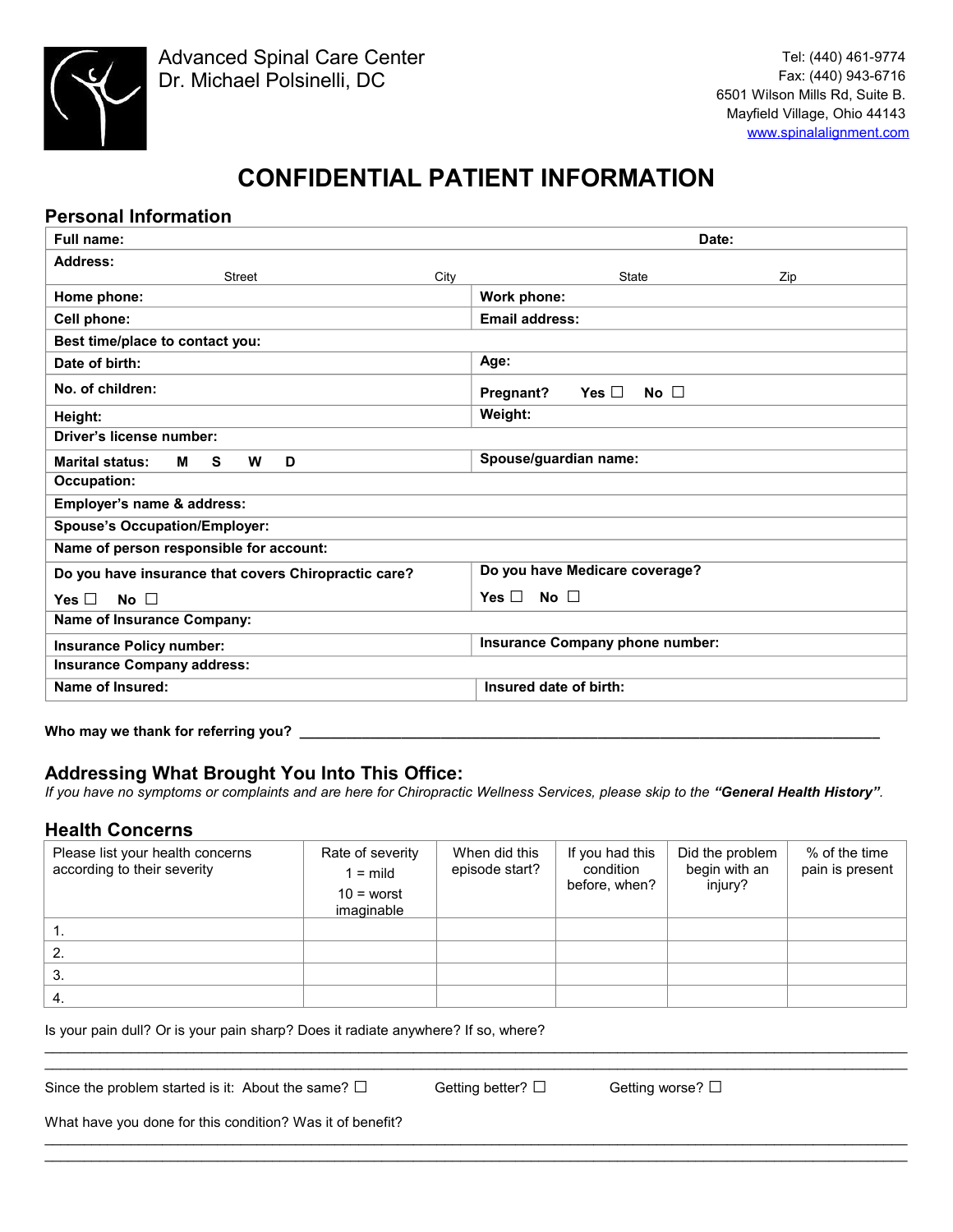I do (do not) have a family history of this or similar symptoms (Please explain):

 $\mathcal{L}_\mathcal{L} = \{ \mathcal{L}_\mathcal{L} = \{ \mathcal{L}_\mathcal{L} = \{ \mathcal{L}_\mathcal{L} = \{ \mathcal{L}_\mathcal{L} = \{ \mathcal{L}_\mathcal{L} = \{ \mathcal{L}_\mathcal{L} = \{ \mathcal{L}_\mathcal{L} = \{ \mathcal{L}_\mathcal{L} = \{ \mathcal{L}_\mathcal{L} = \{ \mathcal{L}_\mathcal{L} = \{ \mathcal{L}_\mathcal{L} = \{ \mathcal{L}_\mathcal{L} = \{ \mathcal{L}_\mathcal{L} = \{ \mathcal{L}_\mathcal{$ Which activities aggravate your condition?  $\mathcal{L}_\mathcal{L} = \{ \mathcal{L}_\mathcal{L} = \{ \mathcal{L}_\mathcal{L} = \{ \mathcal{L}_\mathcal{L} = \{ \mathcal{L}_\mathcal{L} = \{ \mathcal{L}_\mathcal{L} = \{ \mathcal{L}_\mathcal{L} = \{ \mathcal{L}_\mathcal{L} = \{ \mathcal{L}_\mathcal{L} = \{ \mathcal{L}_\mathcal{L} = \{ \mathcal{L}_\mathcal{L} = \{ \mathcal{L}_\mathcal{L} = \{ \mathcal{L}_\mathcal{L} = \{ \mathcal{L}_\mathcal{L} = \{ \mathcal{L}_\mathcal{$ 

 $\mathcal{L}_\mathcal{L} = \{ \mathcal{L}_\mathcal{L} = \{ \mathcal{L}_\mathcal{L} = \{ \mathcal{L}_\mathcal{L} = \{ \mathcal{L}_\mathcal{L} = \{ \mathcal{L}_\mathcal{L} = \{ \mathcal{L}_\mathcal{L} = \{ \mathcal{L}_\mathcal{L} = \{ \mathcal{L}_\mathcal{L} = \{ \mathcal{L}_\mathcal{L} = \{ \mathcal{L}_\mathcal{L} = \{ \mathcal{L}_\mathcal{L} = \{ \mathcal{L}_\mathcal{L} = \{ \mathcal{L}_\mathcal{L} = \{ \mathcal{L}_\mathcal{$ 

| Other doctors you have seen for this condition:                                                                    |  |
|--------------------------------------------------------------------------------------------------------------------|--|
| "Limited Scope" Chiropractor (focuses mainly on neck and back pain)                                                |  |
| "Wellness" Chiropractor (focuses on health and well being as well as underlying cause of pain and health concerns) |  |
| <b>Medical Doctor</b>                                                                                              |  |
| Dentist                                                                                                            |  |
| Other (please describe)                                                                                            |  |

#### Doctor's details:

| Name:                        |                   | Address: |
|------------------------------|-------------------|----------|
| When did you see them?       |                   |          |
| What did they say was wrong? |                   |          |
| Did it help?                 | What did they do? |          |
|                              |                   |          |

| Name:                        |                   | Address: |
|------------------------------|-------------------|----------|
| When did you see them?       |                   |          |
| What did they say was wrong? |                   |          |
| Did it help?                 | What did they do? |          |

Have you been "forced" or "felt the need" to make any "positive" changes in your life due to this pain, illness, condition, etc? (i.e., eat better, less alcohol or drugs, meditate or breathe more, less destructive sports, activities, etc.) If so, what?

|             | Is this condition interfering with any of the following: |                         |                        |                                |
|-------------|----------------------------------------------------------|-------------------------|------------------------|--------------------------------|
| Work $\Box$ | Sleep $\Box$                                             | Daily routine $\square$ | Sports/exercise $\Box$ | Other $\Box$ (please explain): |

 $\mathcal{L}_\mathcal{L} = \{ \mathcal{L}_\mathcal{L} = \{ \mathcal{L}_\mathcal{L} = \{ \mathcal{L}_\mathcal{L} = \{ \mathcal{L}_\mathcal{L} = \{ \mathcal{L}_\mathcal{L} = \{ \mathcal{L}_\mathcal{L} = \{ \mathcal{L}_\mathcal{L} = \{ \mathcal{L}_\mathcal{L} = \{ \mathcal{L}_\mathcal{L} = \{ \mathcal{L}_\mathcal{L} = \{ \mathcal{L}_\mathcal{L} = \{ \mathcal{L}_\mathcal{L} = \{ \mathcal{L}_\mathcal{L} = \{ \mathcal{L}_\mathcal{$  $\mathcal{L}_\mathcal{L} = \{ \mathcal{L}_\mathcal{L} = \{ \mathcal{L}_\mathcal{L} = \{ \mathcal{L}_\mathcal{L} = \{ \mathcal{L}_\mathcal{L} = \{ \mathcal{L}_\mathcal{L} = \{ \mathcal{L}_\mathcal{L} = \{ \mathcal{L}_\mathcal{L} = \{ \mathcal{L}_\mathcal{L} = \{ \mathcal{L}_\mathcal{L} = \{ \mathcal{L}_\mathcal{L} = \{ \mathcal{L}_\mathcal{L} = \{ \mathcal{L}_\mathcal{L} = \{ \mathcal{L}_\mathcal{L} = \{ \mathcal{L}_\mathcal{$ 

## **General Health History**

*Often times, accumulation of life's stress can lead to health problems and influence our ability to heal. Please pay close attention to this as it will help us help you!* 

Have you ever had x-rays taken?

| Area of body:                                          | When? | Where? |
|--------------------------------------------------------|-------|--------|
| Have you had any surgery? (Please include all surgery) |       |        |
| 1. Type:                                               | When? | Doctor |
| 2. Type:                                               | When? | Doctor |
| 3. Type:                                               | When? | Doctor |
| 4. Type:                                               | When? | Doctor |

Have you had any accidents and/or injuries: auto, work-related, or other? (Especially those related to your present problems).

| $\vert$ 1. Type: | When? | Hospitalized? Yes □ No □                 |
|------------------|-------|------------------------------------------|
| $\vert$ 2. Type: | When? | Hospitalized? Yes □ No □                 |
| $\vert$ 3. Type: | When? | Hospitalized? Yes $\square$ No $\square$ |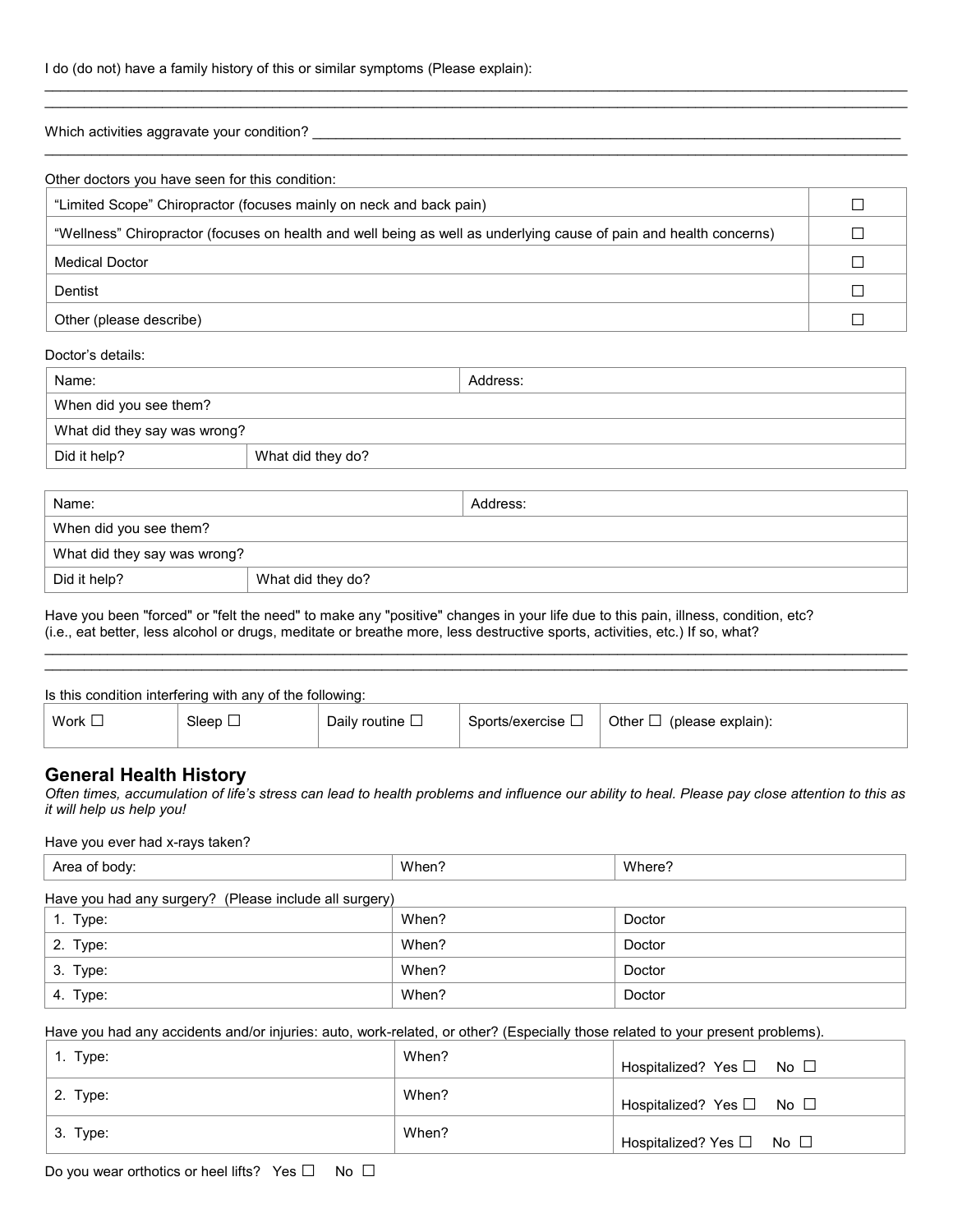# **Current Medicines and Supplements**

Do you take any anti-inflammatory (aspirin, ibuprofen, advil etc)? Yes □ No □ What Kind? \_\_\_\_\_\_\_\_\_\_ How often?

Please list any medications/drugs you have taken in the past 6 months and why: (prescription and non-prescription)

Please list all nutritional supplements, vitamins, homeopathic remedies you presently take and why:

| Are you interested in knowing more about how your nutrition (food you eat) affects your overall health<br>and well-being? | Yes $\square$ | No $\Box$ Maybe $\Box$          |
|---------------------------------------------------------------------------------------------------------------------------|---------------|---------------------------------|
| If dietary changes are indicated would you be willing to make changes in your diet?                                       | Yes $\Box$    | No $\Box$ Maybe $\Box$          |
| Would you take supplements if indicated?                                                                                  | Yes $\Box$    | No $\Box$ Maybe $\Box$          |
| If specific exercises or stretching would help would you consider adding them to your program?                            | Yes $\Box$    | No $\square$<br>Mavbe $\Box$    |
| If reducing stress would you help you would you like to know ways to reduce stress?                                       | Yes $\Box$    | No $\square$<br>Maybe $\square$ |

 $\_$  ,  $\_$  ,  $\_$  ,  $\_$  ,  $\_$  ,  $\_$  ,  $\_$  ,  $\_$  ,  $\_$  ,  $\_$  ,  $\_$  ,  $\_$  ,  $\_$  ,  $\_$  ,  $\_$  ,  $\_$  ,  $\_$  ,  $\_$  ,  $\_$  ,  $\_$  ,  $\_$  ,  $\_$  ,  $\_$  ,  $\_$  ,  $\_$  ,  $\_$  ,  $\_$  ,  $\_$  ,  $\_$  ,  $\_$  ,  $\_$  ,  $\_$  ,  $\_$  ,  $\_$  ,  $\_$  ,  $\_$  ,  $\_$  ,  $\mathcal{L}_\mathcal{L} = \{ \mathcal{L}_\mathcal{L} = \{ \mathcal{L}_\mathcal{L} = \{ \mathcal{L}_\mathcal{L} = \{ \mathcal{L}_\mathcal{L} = \{ \mathcal{L}_\mathcal{L} = \{ \mathcal{L}_\mathcal{L} = \{ \mathcal{L}_\mathcal{L} = \{ \mathcal{L}_\mathcal{L} = \{ \mathcal{L}_\mathcal{L} = \{ \mathcal{L}_\mathcal{L} = \{ \mathcal{L}_\mathcal{L} = \{ \mathcal{L}_\mathcal{L} = \{ \mathcal{L}_\mathcal{L} = \{ \mathcal{L}_\mathcal{$ 

 $\mathcal{L}_\mathcal{L} = \{ \mathcal{L}_\mathcal{L} = \{ \mathcal{L}_\mathcal{L} = \{ \mathcal{L}_\mathcal{L} = \{ \mathcal{L}_\mathcal{L} = \{ \mathcal{L}_\mathcal{L} = \{ \mathcal{L}_\mathcal{L} = \{ \mathcal{L}_\mathcal{L} = \{ \mathcal{L}_\mathcal{L} = \{ \mathcal{L}_\mathcal{L} = \{ \mathcal{L}_\mathcal{L} = \{ \mathcal{L}_\mathcal{L} = \{ \mathcal{L}_\mathcal{L} = \{ \mathcal{L}_\mathcal{L} = \{ \mathcal{L}_\mathcal{$  $\_$  ,  $\_$  ,  $\_$  ,  $\_$  ,  $\_$  ,  $\_$  ,  $\_$  ,  $\_$  ,  $\_$  ,  $\_$  ,  $\_$  ,  $\_$  ,  $\_$  ,  $\_$  ,  $\_$  ,  $\_$  ,  $\_$  ,  $\_$  ,  $\_$  ,  $\_$  ,  $\_$  ,  $\_$  ,  $\_$  ,  $\_$  ,  $\_$  ,  $\_$  ,  $\_$  ,  $\_$  ,  $\_$  ,  $\_$  ,  $\_$  ,  $\_$  ,  $\_$  ,  $\_$  ,  $\_$  ,  $\_$  ,  $\_$  ,

# **Diet**

Please circle any dietary selection that is appropriate for you, and grade according to the following scale:

**D** - Consume this daily | **FD** - Consume this a few times per day **| W** - Consume this weekly | **FW** - Consume this a few times per week **FM** - Consume a few times per month (less than weekly) **| M -** Consume this monthly **| O -** Do not consume this

| Alcohol                     | Eggs                | Fasting              | <b>Whole Grains</b>        |
|-----------------------------|---------------------|----------------------|----------------------------|
| Tobacco                     | Fruit               | Diet food            | <b>Weight Control Diet</b> |
| Coffee                      | <b>Beef</b>         | <b>Refined Sugar</b> | Raw Vegetables             |
| Soda                        | Poultry             | Fish                 | Dairy                      |
| <b>Fried Foods</b>          | Organic foods       | Seafood              | Hydrogenated oils          |
| MSG                         | Nutrasweet/Apartame | Sucralose/Splenda    | Canned soup                |
| Cooked or canned vegetables |                     |                      |                            |

The type of diet I usually follow is classified as: \_\_\_\_\_\_\_\_\_\_\_\_\_\_\_\_\_\_\_\_\_\_\_\_\_\_\_\_

# **Past Health History**

Please mark the following conditions you may have had or have now (- have had + have now):

| $\Box$ Alcoholism           | $\Box$ Allergy            | Anemia<br>$\perp$   | Arteriosclerosis<br>$\perp$   | $\Box$ Arthritis              | $\Box$ Asthma                       |
|-----------------------------|---------------------------|---------------------|-------------------------------|-------------------------------|-------------------------------------|
| Back Pain<br>$\perp$        | $\Box$ Cancer             | $\Box$ Cold Sores   | $\Box$ Constipation           | $\Box$ Convulsions            | $\Box$ Depression                   |
| $\Box$ Diabetes             | $\Box$ Diarrhea           | $\Box$ Eczema       | Emphysema<br>ப                | $\Box$ Epilepsy               | Gall Bladder<br>$\perp$<br>Problems |
| $\Box$ Gout                 | $\Box$ Headaches          | $\Box$ Heart Attack | $\Box$ Heart Disease          | $\Box$ High Blood<br>Pressure | $\Box$ HIV (Aids)                   |
| $\Box$ Irregular<br>Periods | ow Blood Sugar<br>பட      | $\Box$ Malaria      | Measles<br>$\mathsf{L}$       | <b>Menstrual Cramps</b><br>⊔  | $\Box$ Migraines                    |
| $\Box$ Miscarriage          | $\Box$ Multiple Sclerosis | $\Box$ Mumps        | $\Box$ Neck Pain              | $\Box$ Nervousness            | $\Box$ Neuritis                     |
| $\Box$ Pleurisy             | □ Pneumonia               | $\Box$ Polio        | Rheumatic<br>$\perp$<br>Fever | Ringing in ears<br>⊔          | $\square$ Sinus Problems            |
| $\Box$ Stroke               | $\Box$ Thyroid Problems   | $\Box$ Tuberculosis | $\Box$ Ulcers                 | $\Box$ Venereal Disease       | $\Box$ Whooping Cough               |

 $\mathcal{L}_\mathcal{L} = \{ \mathcal{L}_\mathcal{L} = \{ \mathcal{L}_\mathcal{L} = \{ \mathcal{L}_\mathcal{L} = \{ \mathcal{L}_\mathcal{L} = \{ \mathcal{L}_\mathcal{L} = \{ \mathcal{L}_\mathcal{L} = \{ \mathcal{L}_\mathcal{L} = \{ \mathcal{L}_\mathcal{L} = \{ \mathcal{L}_\mathcal{L} = \{ \mathcal{L}_\mathcal{L} = \{ \mathcal{L}_\mathcal{L} = \{ \mathcal{L}_\mathcal{L} = \{ \mathcal{L}_\mathcal{L} = \{ \mathcal{L}_\mathcal{$ 

Other (please explain) \_\_\_\_\_\_\_\_\_\_\_\_\_\_\_\_\_\_\_\_\_\_\_\_\_\_\_\_\_\_\_\_\_\_\_\_\_\_\_\_\_\_\_\_\_\_\_\_\_\_\_\_\_\_\_\_\_\_\_\_\_\_\_\_\_\_\_\_\_\_\_\_\_\_\_\_\_\_\_\_\_\_\_\_\_\_\_\_\_\_\_